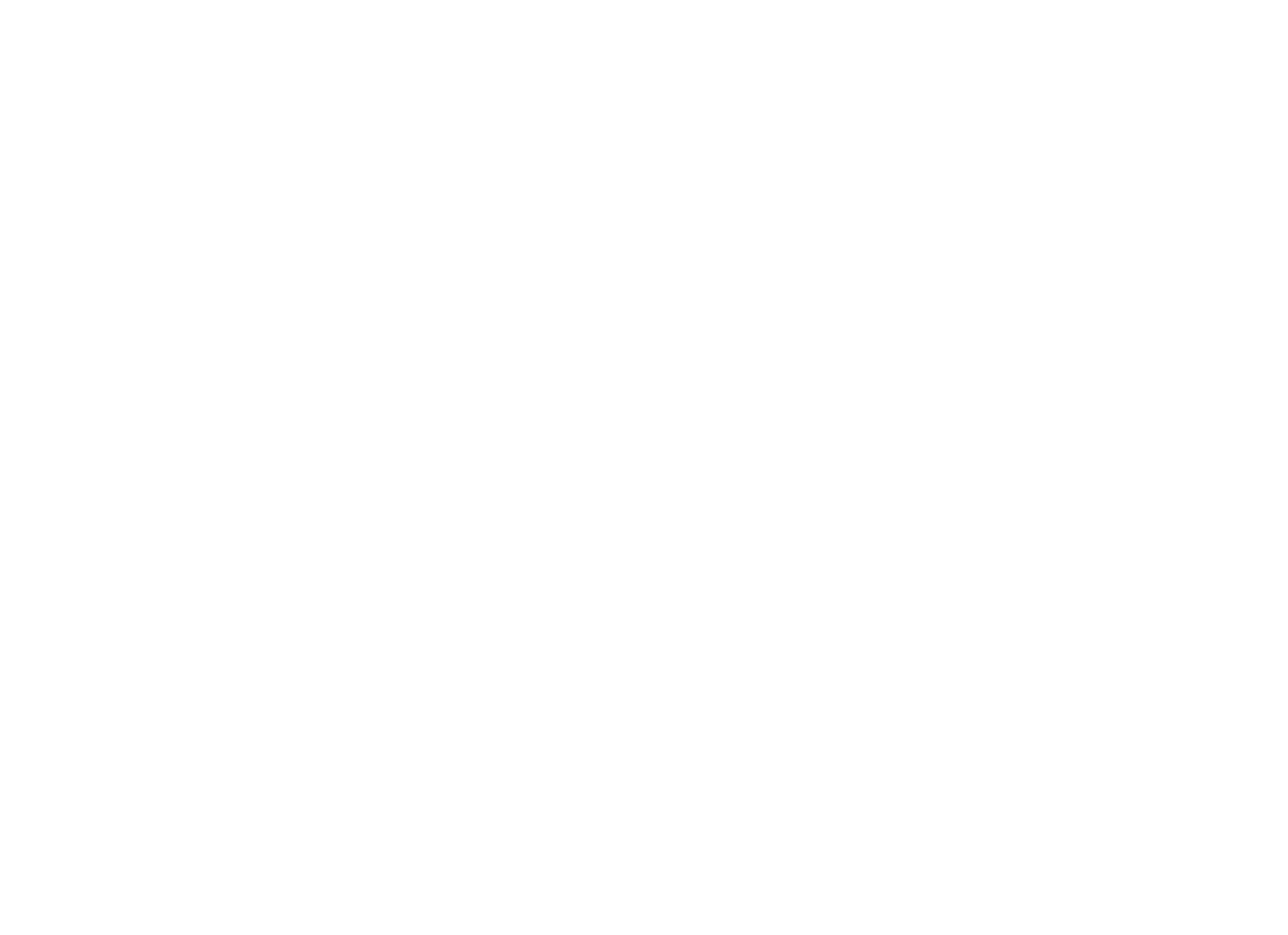# INDIANA STATE TEACHERS COLLEGE **A STATE TEACHERS COL<br>General Information<br>ndiana**

- ADDRESS -- Terre Haute, Indiana
- ENROLLMENT -- Approximately 4,100<br>SCHOOL COLORS -- Blue and White
- 
- NICKNAME OF TEAMS -- Sycamores
- 
- ENROLLMENT -- Approximately 4,100<br>SCHOOL COLORS -- Blue and White<br>NICKNAME OF TEAMS -- Sycamores<br>BAND -- Marching Sycamores and Pep Band<br>STADIUM -- Terre Haute's Memorial Stadium; capacity 16,000; material, concrete.
- OTHER ATHLETIC UNITS -- Gymnasium, capacity 3,000; six Laycold tennis courts (lighted); indoor swimming pool (70-ft).
- CONFERENCE AFFILIATIONS -- Indiana Collegiate Conference, **7** teams include Ball State, Butler, DePauw, Evansville, ISTC, St, Joseph's, and Valparaiso; **also** a member of the Indiana Intercollegiate Conference and the National Association of Intercollegiate Athletics.
- ATHLETIC DIRECTOR -- John L. Longfellow, Manchester, '28.
- FOOTBALL COACH -- Bill Jones, Ohio Wesleyan, f39.
- BASKETBALL COACH -- Duane **M, Klueh,** Indiana State, t49.
- TRACK COACH -- Robert Meyne, Hanover, t48.
- TENNIS COACH -- Duane M. Klueh, Indiana State, 149,
- GOLF COACH -- Walter E. Marks, Chicago, **427.**
- SWIMMING COACH -- Paul E. Selge, Indiana State, '43.
- WRESTLING COACH -- Chester Sanders, Indiana University, '48.
- BASEBALL COACH -- Paul L. Wolf, Indiana State, '29.
- FRESHMAN COACH -- Robert L. Hollar, Manchester, t41,
- DIRECTOR OF ATHLETIC PUBLICITY -- Phil Junker
- TRAINER -- Dr. John Grindrod, College Physician.

This prospectus has been prepared and is presented by the Office of Information Services, Indiana State Teachers College, Terre Haute, Indiana. Phone - Crawford 3321, Extension 307.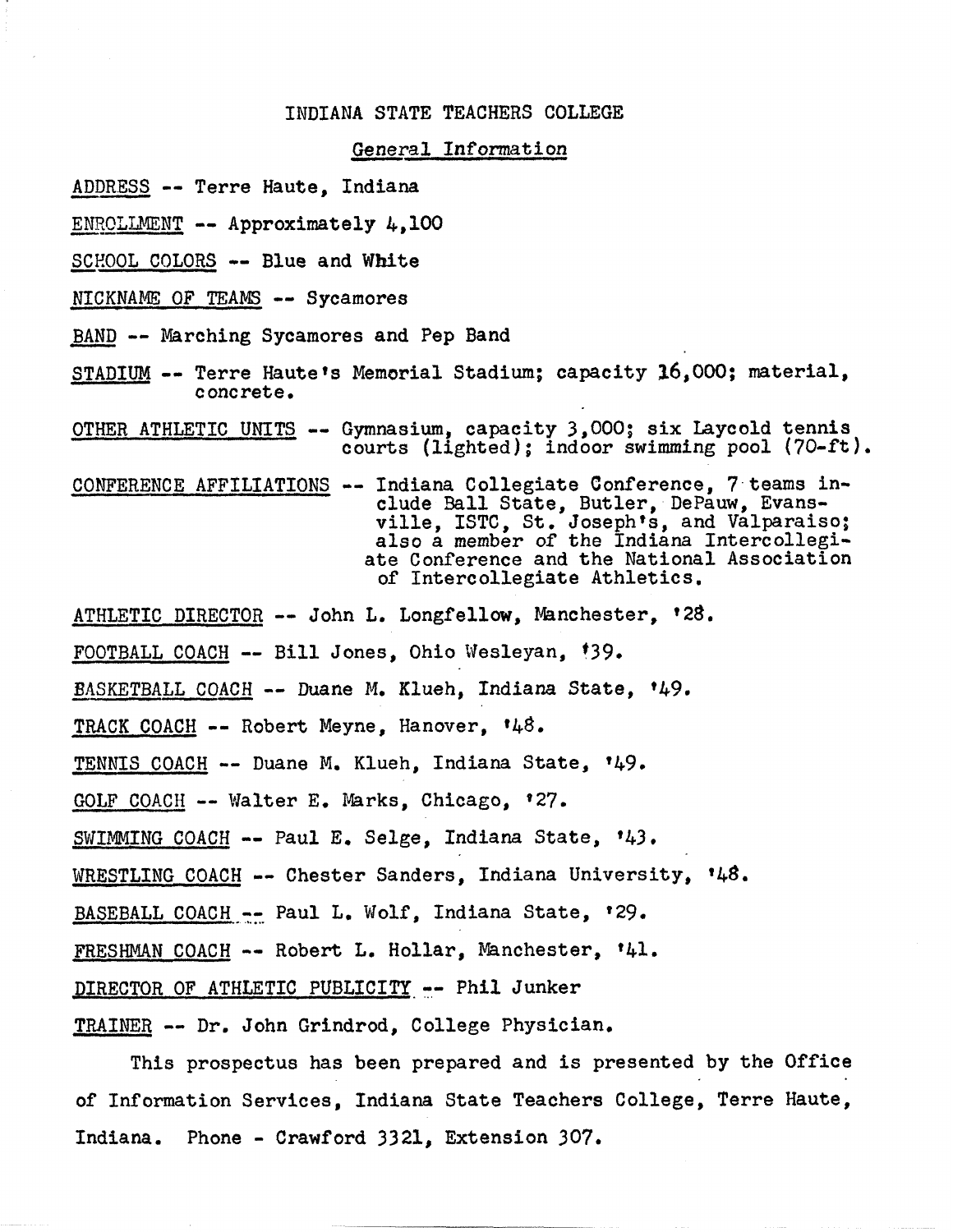## INDIANA STATE<sup>'S</sup> UNIFORMS

Traveling -- Dark Blue Shirts and Trunks -- White Numerals Home -- White Shirts and Trunks -- Blue numerals Warm-up -- Dark Blue with White Lettering

## HOME GAME INFORMATION

All Home Varsity games start at 8 p.m.<br>Press box accommodations are available to newspaper, radio and publi-<br>city men. (Contact the Director of Athletics at Indiana State).<br>Indiana State's gym has an electrically-controlle

board.

## TICKET INFORMATION

Season tickets and other ticket information should be made through:<br>PAUL WOLF. Ticket Office, Indiana State Teachers College Athletic Department

## INDIANA STATE BASKETBALL RECORDS (1946-59)

\*Most Points, Individual Player (one game)--Dick Atha (32), against<br>Arkansas Tech (52-53); Sam Richardson (32), against St. Joseph's<br>(55-56); Warren Ross (32), against Butler (58-59).<br>\*Most Points, Individual Player (seaso \*Most Points, Individual Player (season)--Duane Klueh (1432), 1946-1949 \*MOSt Points, Collegiate Career -- Duane Kluen (1432), 1940-1949<br>\*Highest Season Average per Game -- Duane Klueh (17.6), 1947-48, 34 games **\*Most** Team Points in a Single Game--111, against Eastern Illinois \*Most Team Points for a Season--2321, (1952-53), 31 games<br>\*Highest Season Average -- 74.87 (1952-53) 31 games \*Most Team FG in one game  $-43$  (against Arkansas Tech) 1951-58<br>\*Most Team FT in one Game  $-42$ , (against Austin Peay) 1957-58 \*Most leam fi in one came -- 42, (against Austin reay) 1997-98<br>\*Longest Winning Streak -- 37, (1946-47 through 1949-50)<br>\*Longest Home Winning Streak -- 27 (twice, 1947-48 and 1949-50)

## OTHER RECCRDS (BACK FROM 1923-24 to 1959)

\*Lowest Score by an Opponent -- 7, Vincennes (1923-24)<br>\*Lowest Score by Indiana State -- 14, against DePauw (1923-24)<br>\*Best Season Marks -- 16-2, 1929-30 (.888) \*Lowest Score by Indiana State -- 14<br>
\*Best Season Marks -- 16-2, 1929-30<br>
15-3, 1939-40<br>
27. 1917.19 15-3; 1939-40 (.333)<br>27-7, 1947-48 (.794)<br>17-4, 1941-42 (.809)  $\begin{array}{c} (-794) \\ (-809) \\ (-789) \end{array}$  also 1943-44 15-4; 1928-29 11-3; 1935-36 (.785) 27-8; 1949-50 13-4, 1934-35 (.765) also 1942-43 13-4, 1934-35<br>18-9, 1958-59

\*ALLTIME SCHOOL RECORDS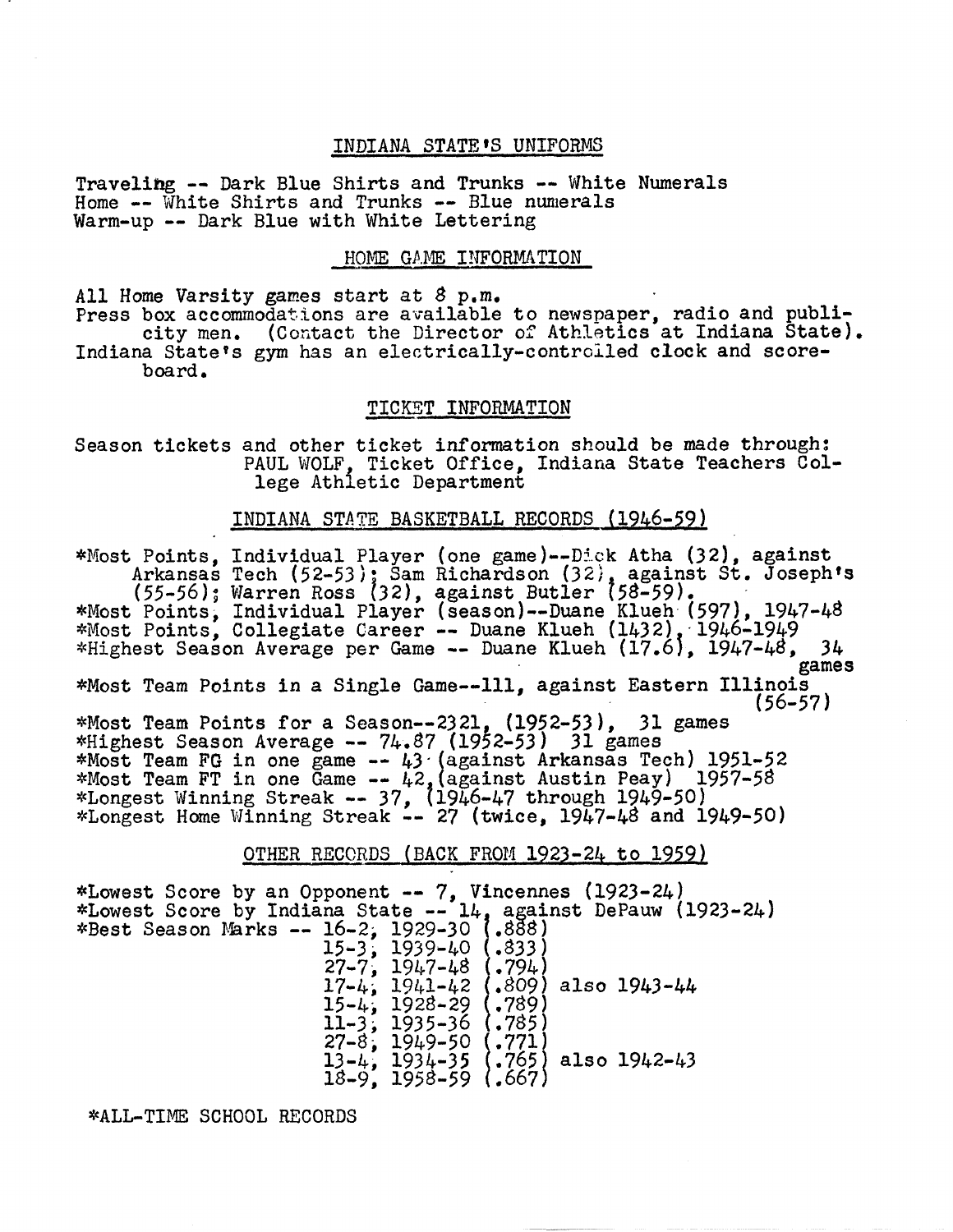#### Information About :

## INDIANA **STATE** TEACHERS **COLLEGE**

Indiana State Teachers College, located in Terre Haute, Indiana, is one of four state-supported colleges and universities in the State of Indiana. The others are Ball State Teachers College, Indiana University, and Purdue University. Indiana State was created on December 20, 1865, when an act of the General Assembly provided for the founding of a teacher training institution, The doors were first ournaling of a concrete students on January 6, 1870. In the following 88-year period, the College became firmly established and recognized as one of the nation's finest teacher education colleges.

The physical plant has grown to an evaluation exceeding 13 million dollars, and the enrollment increased from the original 23 students to an enrollment of over 4000 on-campus students and an addi-<br>tional 1500 to 2000 students enrolled in extension and correspondence study. Termed one of the "fastest-growing colleges in the Midwest," enrollment increased 100 percent for the five-year period, 1953 to 1958. The tremendous growth rate is expected to continue in the coming years,

Major emphasis in the College's instructional program is to prepare students for positions as teachers, administrators, and other public school positions, To this end, courses of study are offered for elementary teachers, secondary teachers, school administrators and other special school employees, and nurses, -

While: major emphasis is on preparation of students for the teacher ing profession, Indiana State does, however, offer a strong program of study in many other-than-teaching fields. A regular four-year liberal arts degree program is offered. Also, students not preparing for the teaching profession may select four-year degree programs in art, sec-<br>retarial science, accounting-business administration, merchandisingretarial science, accounting-business administration, merchandising-<br>business administration, general business administration, journalism,<br>medical technology, professional music, radio-television, pre-social<br>work, or theat medical dechnology, professional music, radio-defevision, pre-social<br>work, or theatre. Four-year pre-professional degree courses are of-<br>fered in pre-law and pre-medicine, and two-year (non-degree) courses fered in pre-law and pre-medicine, and two-year (non-degree) courses<br>are offered in pre-dentistry and pre-engineering. A two-year (nondegreelshort course in business is offered to prepare students for positions in either accounting or secretarial work,

Indiana State occupies a campus area of some 37 or more acres in the heart of the City of Terre Haute which is located in southwestern Indiana along the famous "Banks of the Wabash." The College's Allendale Lodge is maintained in the city's southern suburban Allendale area, The Physical Education Field, one-half sodded and the other half baken over by six lighted Laycold tennis courts is just one block west of the campus quadrangle, More physical education areas are now being completed. Home Football and baseball games are played in Terre Hautets Memorial Stadium. Terre Haute is also the home of two other fine colleges, Rose Polytechnic Institute (an engineering college for men) and St. Mary-of-the-Woods College (a Catholic girls' college).

Thirteen campus buildings are situated on the compact downtown Indiana State campus area. A new Home Economics Building and a new addition to the Industrial Education Building housing printing and auto mechanics shops were opened in l956, The entire three-story Industrial Education Building was completely remodeled and newly-equipped and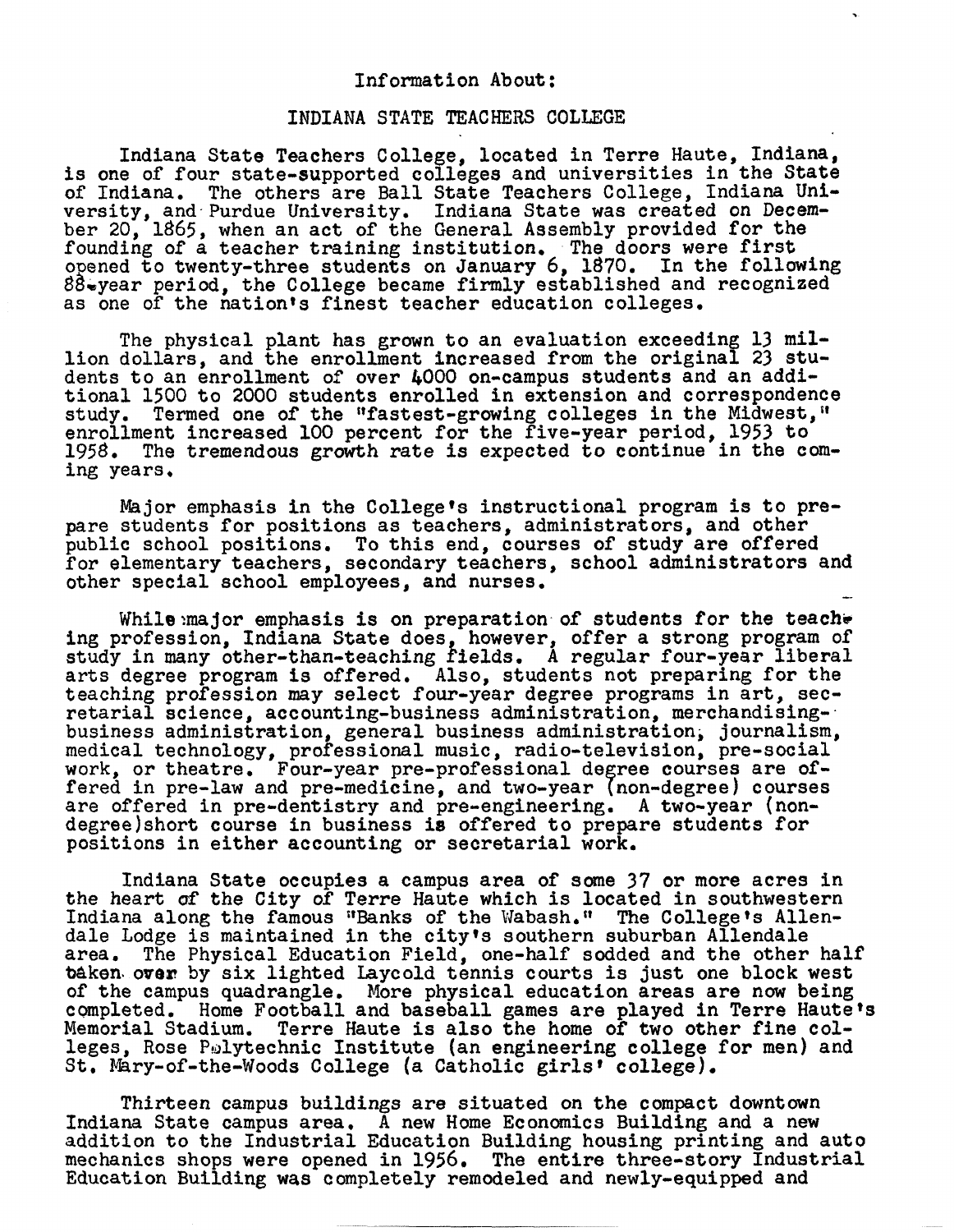opened in the Fall of 1957. The College Library was remodeled and a new six-story air-conditioned addition was completed in 1957. The 25 classroom Education-Social Studies Building was first opened in January; 1954. Four years ago, **91** rooms were added to Parsons Hall for men, and three years ago, a 76-room addition was completed to the Women's Residence Hall. The twin Administration-Health Center and Language-Mathematics Buildings were completed at a cost of almost two million dollars in 1950.

Opened in September.1959 was a new six-story women's residence hall and an addition to the Student Union Building. A new \$2,500,000 science building is presently under construction and will be completed in 1960.

Indiana State football, basketball, baseball, golf, tennis, track, cross country, and swimming teams participate and maintain schedules in intercollegiate competition. Freshmen are not eligible to compete on varsity teams, but frosh schedules are maintained in most all athletics.

Indiana State and five other Indiana colleges and universities officially organized the Indiana Collegiate Conference in 1950. De-Pauw University was accepted as a seventh loop member in 1953, and the ICC has been operating as a seven-team conference since 1954. Full schedules in all sports are slated for all conference members throughout the 1959-60 year. Current members of the eight-year old conference include: - Ball State, Butler, DePauw, Evansville, Indiana State, St. Josephts, and Valparaiso.

#### LOCAL NEW3 OUTLETS

- Terre Haute STAR (Morning Paper) -- Forrest Garderwine, Sports Editor Telephone -- Crawford 1331
- Terre Haute TRIBUNE (Evening Paper) -- Jimmy Claus, Sports Editor Telephone -- Crawford 1331
- Saturday SPECTATOR (Weekly) -- Darl Wible, Sports Editor Telephone -- Crawford 3371
- Radio Station WTHI (CBS Affiliate) -- Darl Wible, Sports Director Telephone -- Crawford 9481

Television Station WTHI-TV -- Robert Forbes, Telephone, Crawford 9481

Radio Station WBOW (NBC Affiliate) -- Ralph "Cork" McHargue, Sports Direct or

RadionStation WMFT -- Sports Director, 641 Ohio, Crawford 9618

Western Union -- Located at 16 North 8th Street (Downtown about **34**  blocks south and east of the ISTC **Gym)**  Telephone -- Crawford 4321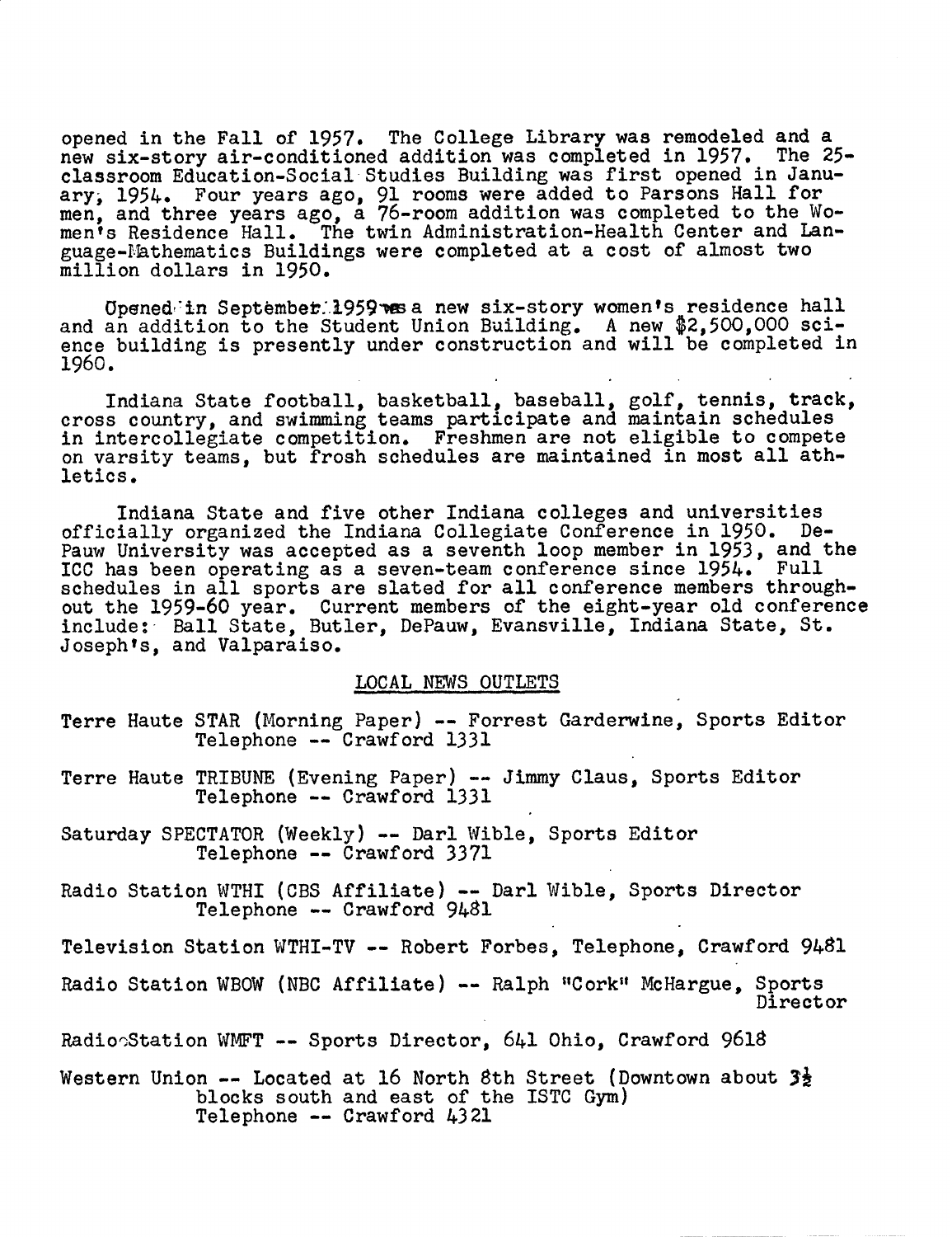## - **1959-60** BASKETBALL -

|  | Dec. 1 - At Cincinnati University                                                     |
|--|---------------------------------------------------------------------------------------|
|  | Dec. 5 - CONCORDIA                                                                    |
|  | Dec. 10 - EASTERN ILLINOIS                                                            |
|  | Dec. 12 - At St. Joseph's*                                                            |
|  | Dec. 15 - OAKLAND CITY                                                                |
|  | Jan. 7 - SOUTHERN ILLINOIS                                                            |
|  | Jan. 9 - BALL STATE*                                                                  |
|  | Jan. 12 - ST. JOSEPH'S*                                                               |
|  | Jan. 16 - At Butler*                                                                  |
|  | Jan. $19$ - DEPAUW*                                                                   |
|  | Jan. 23 - At Evansville*                                                              |
|  | Jan. 28 - At Eastern Illinois                                                         |
|  | Jan. 30 - At Valparaiso*<br>Feb. 3 - At Ball State*<br>Feb. 6 - WASHINGTON UNIVERSITY |
|  |                                                                                       |
|  |                                                                                       |
|  | Feb. 10 - VALPARAISO*                                                                 |
|  | Feb. 13 - At DePauw*                                                                  |
|  | Feb. 16 - EVANSVILLE*                                                                 |
|  | Feb. $18$ - BUTLER*                                                                   |
|  | Feb. 22 - At Southern Illinois                                                        |
|  |                                                                                       |

# 1958-59 BASKETBALL RESULTS OVERALL SEASON RECORD

|                                     | * Denotes Indiana Collegiate Conference |                 |       |            |    |                              |                         |
|-------------------------------------|-----------------------------------------|-----------------|-------|------------|----|------------------------------|-------------------------|
| 1958-59 BASKETBALL RESULTS          |                                         |                 |       |            |    | <b>OVERALL SEASON RECORD</b> |                         |
|                                     | We                                      | They            |       | Won        | 18 | Lost                         | 9                       |
| Cincinnati<br>Anderson              | 64<br>65                                | 93              |       | ICC RECORD |    |                              |                         |
| Oakland City                        | 89                                      | $\frac{58}{82}$ |       | Won        | 9  | Lost                         | $\overline{\mathbf{3}}$ |
| Eastern Ill.<br>St. Joseph's        | 80<br>75                                | 81<br>83        |       |            |    |                              |                         |
| Bellarmine                          | 78<br>75                                | $\frac{77}{85}$ |       |            |    |                              |                         |
| Texas Southern<br>Southern Illinois | 64                                      | 87              |       |            |    |                              |                         |
| Ball State<br>St. Joseph's          | 77<br>75                                |                 |       |            |    |                              |                         |
| Evansville                          | 69                                      |                 |       |            |    |                              |                         |
| DePauw<br>Butler                    | 65<br>54                                |                 |       |            |    |                              |                         |
| Eastern Illinois<br>Valparaiso      | 90                                      | 7685575588      |       |            |    |                              |                         |
| Ball State                          | $63$<br>$65$                            |                 |       |            |    |                              |                         |
| Concordia<br>Washington (Mo.)       | 91                                      | $\frac{55}{68}$ | (0VT) |            |    |                              |                         |
| Valparaiso<br>DePauw                | $\frac{51}{86}$<br>65                   | 59              |       |            |    |                              |                         |
| Evansville                          | 77                                      | 64              |       |            |    |                              |                         |
| Butler<br>Western Michigan          | 78<br>77                                | 77<br>62        | (0VT) |            |    |                              |                         |
| NAIA TOURNEY                        |                                         |                 |       |            |    |                              |                         |
| Taylor<br>St. Joseph's              | 86<br>85                                | 73<br>69        |       |            |    |                              |                         |
| Morningside<br>Georgia Teachers     | 87<br>70                                | 67<br>73        |       |            |    |                              |                         |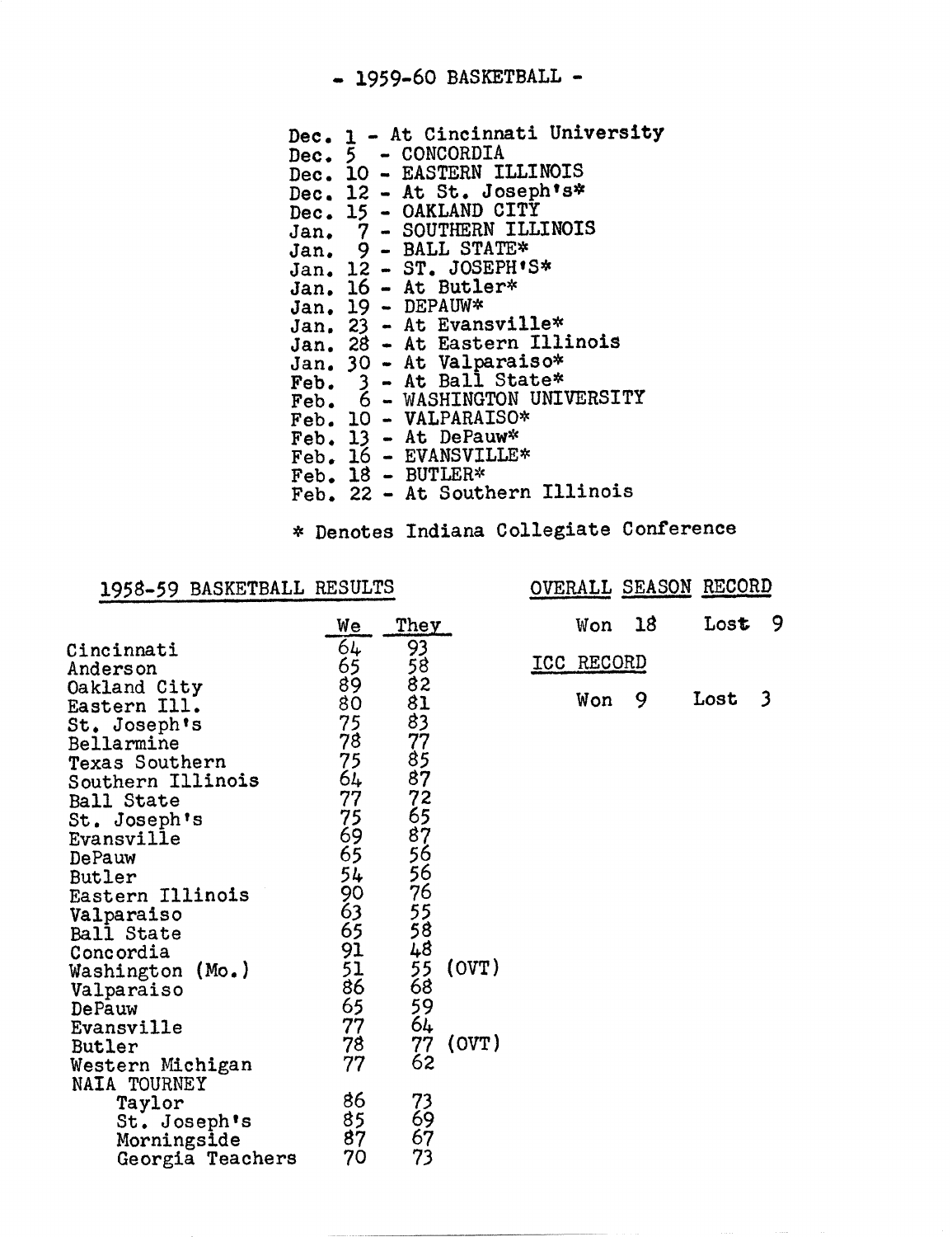## **COACHING STAFF SKETCHES**

DUANE **M,** KLUEH --- Head Basketball Coach (Indiana State, f49)

One of Indiana State's all-time greats, Duane Klueh, returned to his alma mater in the 1955-56 season, just six years after graduation, to take over the head hardwood coaching reins from John L. Longfellow, who retired to be athletic director here, Already, Klueh is recognized to be one of the bstter college coaches---being sound **in** practice and positive in his ways, **he has** developed a keen winning spirit for the Sycamores,

Klueh came to Indiana State after four successful years at Fowler High School and two previous years in professional net play. Following his college days at Terre Haute, in 1946-49, Klueh joined the net ranks as a pro for the Denver Nuggetts, Midway in the season he became a member of the Fort Wayne Pistons, and stayed with them for the remainder of the season and all of the 1950-51 season,

At Fowler, **his** teams won.66 games and lost 30, His 1951-52 team had a 10-13 mark, his 1952-53 unit sported a winning record of 15-9; while his 1953-54 quintet had a 20-4 record, His last record for the season at FHS was 21-4,

As an Indiana State star, Klueh set three scoring marks that  $\mathbb{R}^+$ . still stand; season scoring total of 597 points (1947-48); 17,6 point game average **(34** games) in 1947-48 also; and a three-year total of 1432 points. He was a first-string forward for three seasons, 1946-1949.

Indiana State was represented by him on the Helms All-American team in 1948, when Klueh became the only Sycamore to be named to the first ten, The same season, he was a standout in the **NAIA** tourney in Kansas City and was named to the first-all-tourney team and also named Most Valuable Player,

He earned his **D,S, and M.S.** degrees at fndiana State, He is mar-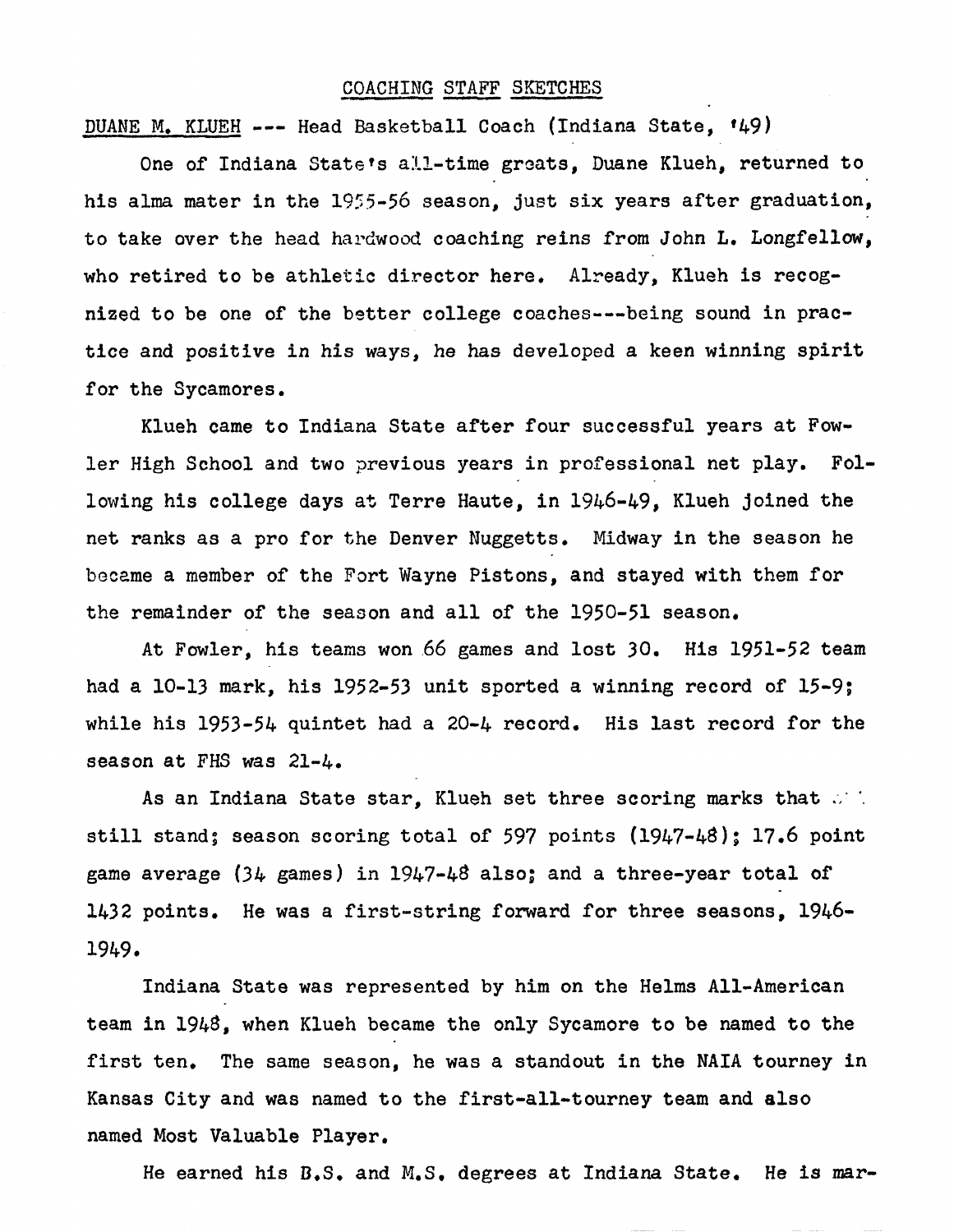ried to the former Miss Mary Alice Shannon, Terre Haute, and they are the parents of *five* children.

**ROBERT HOLLAR --- Head Freshman Basketball Coach (Manchester, '41)** 

Serving his fifth season as head frosh coach will be Robert **L.**  Hollar, who **also** is head freshman coach in baseball and football, **His job** in the past three seasons **has** been an important one in **that** no freshmen have **been** eligible for varsity participation because of a 1956 Indiana College Conference ruling.

Hollarts job now is to select **those** players from the frosh **teams**  who he feels will be varsity material. He gains some help from varsity coachea here, but the bulk of the practice and **game** chores falls on his shoulders.

**<sup>A</sup>**member of the Indiana State faculty since 1950, Hollar was **Dean** of the Indiana State College Laboratory School prior to his appointment on the athletic staff in 1955,

A Manchester college graduate, he **served** as **coach** in **several**  Indiana High Schools and at Hanover before coming to Indiana State. He was coach at Van Buren in 1941-42; Hanover College instructor and coach in **1947;** and **New** Paris coach **fram** 1948 to 1950.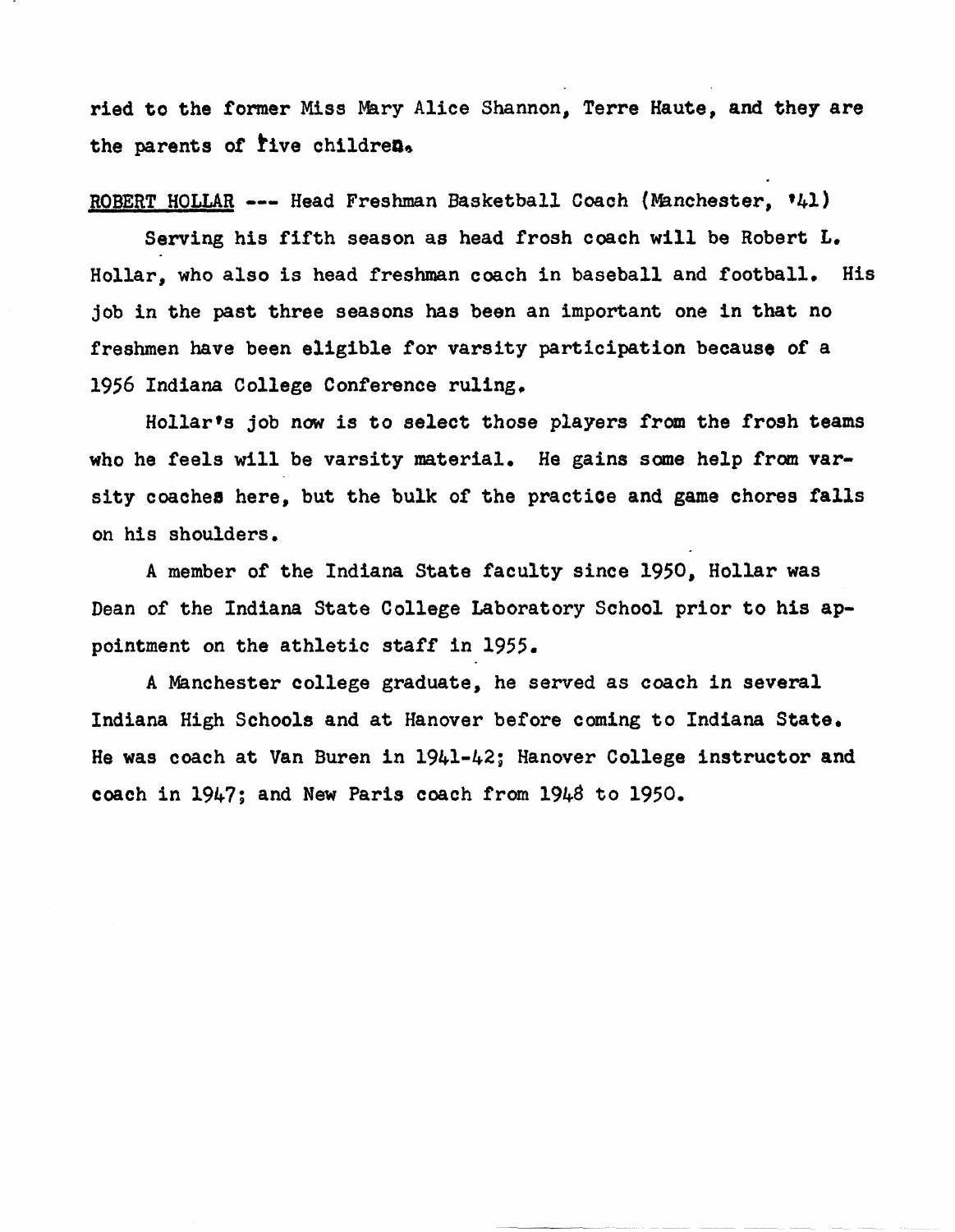## SYCAMORE PLAYER **SKETCHES**

ARLEY ANDREWS-Arley won nearly every basketball honor possible while prepping at Terre Haute Gerstmeyer, There he was named as a while prepping at ferre haute der some yer. There he was hamed as a fine high school All-American his junior and senior years. He is a fine rebounding forward and is also a real sharpshooter, Big things are planned for this sophomore who will probably have a starting position,

DON ANDREWS--Don and Arley are no relation, except that both are good basketball players, Don is 6-4 and is a junior. **He** lettered last year and will probably see a lot of action this year. Don has a good one-hand jump shot and can hold his own on the boards,

**MIKE BECK--Mike** is a sophomore forward or guard, He **saw** a lot of action on the Sycamore freshman team last year, He hails from Seymour where he won several honors for his round ball ability, **Mike**  is scheduled for a reserve role this year, but is a boy to watch **in**  the future,

JOHN CLARK--John is another sophomore. He is a clever little 5-10 guard. He handles the ball well. John will be a reserve this year, but has a bright future ahead of him,

GARY CUNNING--Gary is still another sophomore and saw a lot of action for the freshmen last year. Gary is a good shot and can move well. He **probably** wonft play much this year, but will add reserve strength to the team,

RON FELLING--Little Ron could surprise a lot of people this year.<br>Ron is a junior and is one of the best ball handlers on the squad.<br>He also has a real good shooting eye. Ron preped at Glenn, just outside of Terre Haute, where he was quite a free throw artist. He will be pushing somebody for a starting guard spot this year,

LOUIS GIOVANINI--"Bitsey", as he is known, is a returning letterwinner, He got in considerable experience last year as a reserve guard. He is a junior this year and will see plenty of action,

RAY GODDARD--Ray is a real "hot soph". He also prepped at Terre Haute Gerstmeyer. Ray was not a real tremendous high school basketballer. He was good, but has really developed the past year, He has a fine shooting eye, can rebound well for a 6-0 guard, and is a demon on defense, **Ray** will probably be starting this season, He was the leading scorer on last yearts freshmen squad,

RON mRIWETHER--Ron is the only senior on the team this year and has won two letters. He was not a starter last year, but don't be surprised to see him starting this year. If he doesn't start, he will see a lot of action. He is a fine ball handler and has a lefthanded jump shot that is mighty hard to block.

TOM PITTS-Tom is a junior forward and **was** a regular last year, He is a good rebounder and a good shot, He will probably start this year **and** see a lot of action, Tom was the sixth man on the team most of last season and did a fine job for the Sycamores,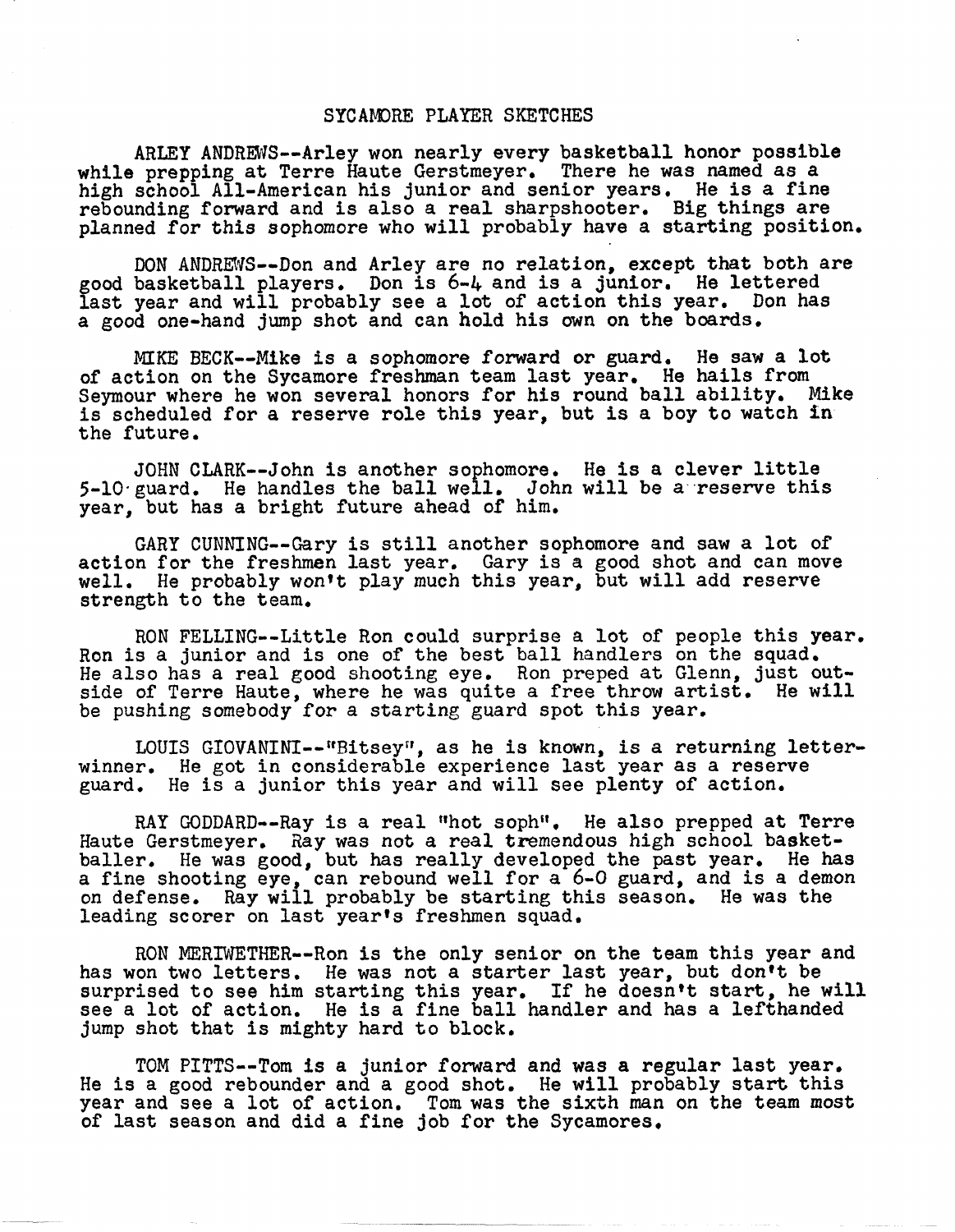WARREN ROSS--Warren was the leading scorer for the Statesmen last year. He plays both forward and guard and will be starting at one of these positions. Warren is a junior letterman and started slow last season, but came on to be the Sycamore field general.

MIKE WALKER--Mike is a 6-2 guard-forward from Crawfordsville. He earned his numerals on the frosh squad last season and was all-state in high school. Mike won't be starting this year, but will add depth to the Sycamore bench,

WALLY WEBB--Much of the success of this year's team rests on the shoulders of this 6-4 junior center, who prepped at Terre Haute Wiley along with Warren Ross. Webb got in some experience last year, but still needs some polishing, What he lacks in height, he makes up for in jumping ability. **He** is being counted on heavily by coach Klueh for the starting center post.

WILLIAM WELLS--"Willy" is a 6-4 sophomore center, who saw a starting position for the frosh last season. He still needs polishing but is developing and is a boy to watch in the future.

CARL ZARMDT-Carl is still another sophomore. He is a durable guard with a lot **02** desire and ability. He is slated for a sideline role this year, but will see some action as a reserve and **may** surprise a lot of people before the season is over.

## INDIANA STATZ BASKETBALL STATISTICS FOR 1958-59 SEASON 23 Games

|                                                                                                                                                                             | INDIANA |                                                                                                             |                                                                                                                        | 23                                                                                                                    | Games                                                                                                                   |                                                                                       | STATE BASKETBALL STATISTICS FOR 1958-59 SEASON                                                                         |                                                                                                            |                                                                                                                  |                                                                                                                                           |
|-----------------------------------------------------------------------------------------------------------------------------------------------------------------------------|---------|-------------------------------------------------------------------------------------------------------------|------------------------------------------------------------------------------------------------------------------------|-----------------------------------------------------------------------------------------------------------------------|-------------------------------------------------------------------------------------------------------------------------|---------------------------------------------------------------------------------------|------------------------------------------------------------------------------------------------------------------------|------------------------------------------------------------------------------------------------------------|------------------------------------------------------------------------------------------------------------------|-------------------------------------------------------------------------------------------------------------------------------------------|
| NAME<br>Gangloff<br>*Ross<br>Wesolek<br>Jones<br>Dayhuff<br>Pitts<br>*Giovanini<br>Patterson<br>*Meriwether<br>Long<br>*D. Andrews<br>*Webb<br>*Felling<br>Others<br>Totals |         | FGA.<br>260<br>275<br>168<br>212<br>151<br>184<br>40<br>32<br>34<br>19<br>15<br>5<br>$\overline{c}$<br>1402 | FCM<br>112<br>121<br>100<br>98<br>78<br>74<br>18<br>14<br>13<br>5<br>7<br>3<br>$\overline{O}$<br>$\overline{5}$<br>648 | FG%<br>.431<br>$-440$<br>.595<br>.462<br>.517<br>.402<br>.450<br>.437<br>.382<br>.263<br>.470<br>.600<br>.000<br>.462 | FTA<br>117<br>$\frac{63}{86}$<br>75<br>106<br>29<br>29<br>11<br>11<br>6<br>l<br>$\overline{6}$<br>$\overline{c}$<br>547 | FTM<br>72<br>50<br>66<br>$\frac{54}{68}$<br>20<br>24<br>8<br>10<br>5<br>0<br>2<br>387 | FT%<br>.615<br>.794<br>.767<br>.720<br>.642<br>.690<br>.828<br>.727<br>.909<br>$-833$<br>.000<br>.500<br>1.000<br>.708 | AVG<br>12.9<br>12.7<br>11.6<br>11.4<br>9.7<br>7.3<br>4.6<br>4.2<br>3.3<br>2.3<br>2.3<br>1.8<br>0.7<br>73.4 | $\#\mathbb{Z}^p$<br>361<br>358<br>336<br>285<br>284<br>182<br>66<br>36<br>42<br>15<br>14<br>12<br>2<br>0<br>1993 | REB.<br>175<br>66<br>68<br>126<br>126<br>97<br>$\mathbf{3}$<br>22<br>12<br>11<br>12<br>6<br>$\mathbf 0$<br>$\overline{\mathsf{O}}$<br>630 |
|                                                                                                                                                                             |         |                                                                                                             |                                                                                                                        |                                                                                                                       |                                                                                                                         |                                                                                       |                                                                                                                        | $\sim$ $\sim$                                                                                              |                                                                                                                  |                                                                                                                                           |

Opponents 70.6

\* Returning this year # Includes NAIA Tourney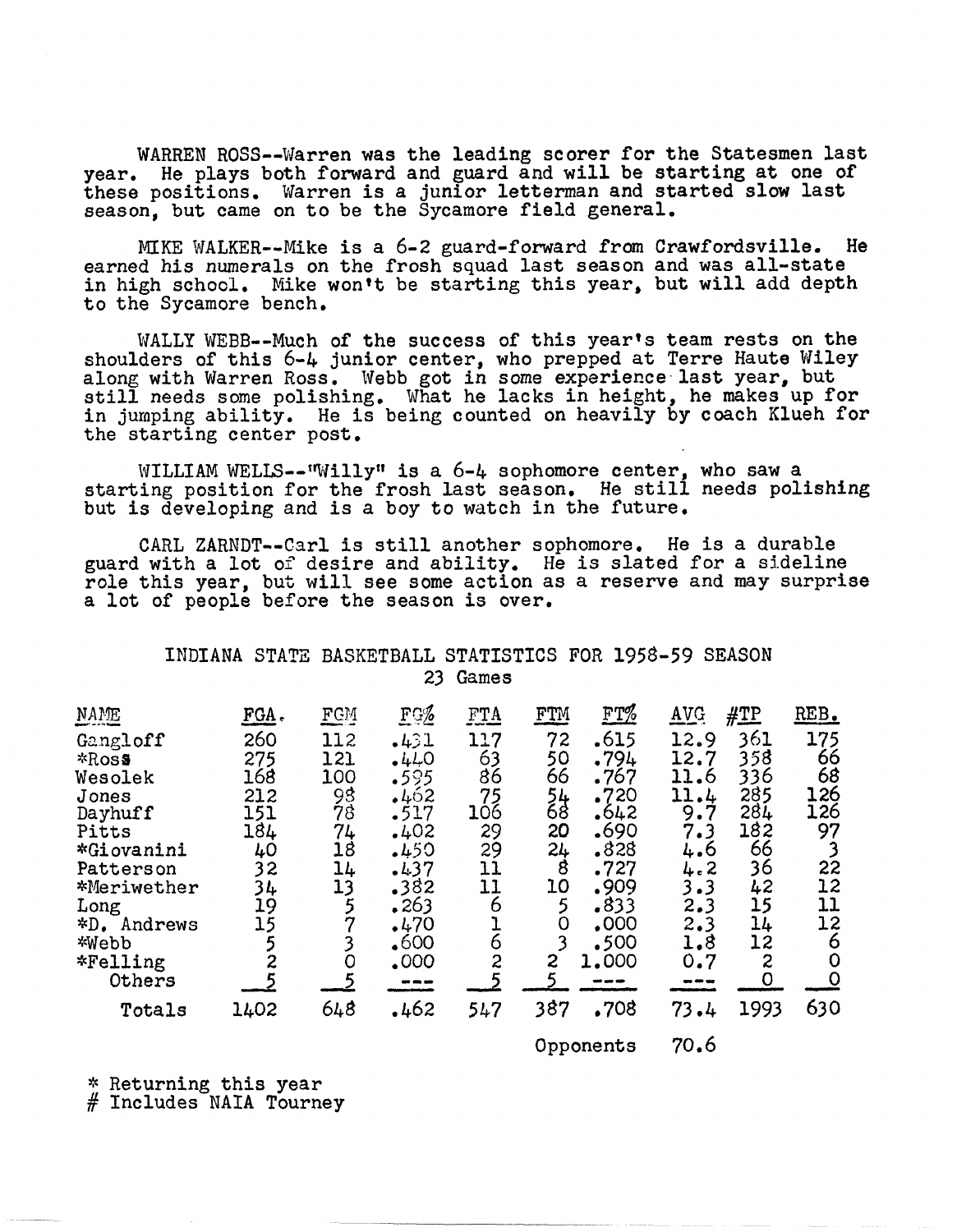## INDIANA STATE SCORING LEADERS (1946-59)

| INDIANA STATE SCORING LEADERS (1946-59)                                                                                                                                                                                                                                                                                                                                                                                                                                                                                                     |                                                                                                                                           |                                                                                                                                                 |                                                                                                                         |                                                                                                                                       |                                                                                                                                                           |
|---------------------------------------------------------------------------------------------------------------------------------------------------------------------------------------------------------------------------------------------------------------------------------------------------------------------------------------------------------------------------------------------------------------------------------------------------------------------------------------------------------------------------------------------|-------------------------------------------------------------------------------------------------------------------------------------------|-------------------------------------------------------------------------------------------------------------------------------------------------|-------------------------------------------------------------------------------------------------------------------------|---------------------------------------------------------------------------------------------------------------------------------------|-----------------------------------------------------------------------------------------------------------------------------------------------------------|
| Name - Year<br>Klueh, Duane $(1947-48)$<br>Klueh, Duane (1948-49)<br>Atha, Dick (1952-53)<br>McDonald, Don (1949-50)<br>Rzeszewski, Len (1949-50)<br>Adkins, Roger (1952-53)<br>Lee, Joe $(1953 - 54)$<br>Crokom, $\text{Jim} (1952-53) \dots \dots$<br>Bates, Jim (1957-58)<br>Royer, Bob (1948-49)<br>Gangloff, $\text{Jim}$ (1958-59)<br>Ross, Warren $(1958 - 59)$<br>Atha, Dick (1951-52)<br>Adkins, Roger (1951-52)<br>Klueh, Duane (1946-47)<br>Wesolek, Ted $(1958-59)$<br>McDonald, Don $(1948-49)$<br>Richardson, Sam $(1955-56)$ | (300 points or more)<br>Games<br>34<br>32<br>31<br>35<br>34<br>30<br>27<br>31<br>25<br>32<br>27<br>27<br>29<br>29<br>25<br>27<br>32<br>20 | $\underline{\mathbf{F}}$<br>220<br>175<br>180<br>154<br>165<br>173<br>148<br>136<br>153<br>164<br>134<br>146<br>143<br>150<br>125<br>124<br>118 | <u>FT</u><br>157<br>348<br>103<br>153<br>127<br>102<br>145<br>121<br>71<br>39<br>93<br>66<br>71<br>56<br>86<br>87<br>89 | $\mathbf{T} \mathbf{P}$<br>597<br>498<br>463<br>461<br>457<br>448<br>441<br>393<br>377<br>367<br>361<br>358<br>357<br>333333333333333 | Game Avg.<br>17.6<br>15.6<br>14.9<br>13.1<br>13.4<br>14.9<br>16.3<br>12.7<br>15.0<br>11.5<br>13.4<br>13.3<br>12.3<br>12.2<br>13.5<br>12.4<br>10.5<br>16.2 |
| Murray, Cliff $(1950-51)$<br>McDonald, Don $(1947-48)$<br>Gilbert, Bob $(1955-56)$<br>Wiltrout, Jack $(1953-54)$<br>Richardson, Sam $(1952-53)$<br>Bates, Jim $(1956 - 57)$                                                                                                                                                                                                                                                                                                                                                                 | 25<br>34<br>24<br>27<br>31<br>20<br>HONORS WON (1946-59)                                                                                  | 131<br>103<br>116<br>115<br>122                                                                                                                 | 62<br>113<br>-75<br>75<br>60                                                                                            | $\frac{324}{321}$<br>319<br>307<br>305<br>304                                                                                         | 12.9<br>9.4<br>13.2<br>11.4<br>9.9<br>15.2                                                                                                                |
| 1947-48MidWest Tourney champions; finalist in Kansas City, Mo.,<br>MATA national tournow                                                                                                                                                                                                                                                                                                                                                                                                                                                    |                                                                                                                                           |                                                                                                                                                 |                                                                                                                         |                                                                                                                                       |                                                                                                                                                           |

NAIA national tourney, 1947-40...MidWest Tourney champions; semi-finalist in Kansas City, Mo., NAIA national tourney champions; Indiana NAIA (District 21) cham-<br>1949-50...MidWest Tourney champions; Indiana NAIA (District 2

pions; NAIA NATIONAL CHAMPIONS

1950-51...Seven Indiana State basketball players formed one-half of the U.S. Olympic basketball team for Argentine games.<br>1951-52...Indiana NAIA (District 21) champions<br>1952-53...Indiana NAIA (District 21) champions<br>1950-51...Indiana Collegiate Conference champions<br>1952-53...Semi-finalist

1955-56...MidWest Tourney champions<br>1956-57...MidWest Tourney champions<br>1957-58...MidWest Tourney champions<br>1958-59...Indiana NAIA (District 21) champions

NATIONAL ASSOC. OF INTERCOLLEGIATE ATHLETICS--Tourney records : Parti-ARIIONAL ASSOC. OF INTERCOLLEGIATE ATHLETICS--TOUTHEY records: Parti-<br>ipated ten times. Overall tourney record is 24 victories. 10 losses. ipated ten times. Overall tourney record is 24 victories, 10 losses.<br>942...Quarter-finals: 1943...lost first round: 1946...finalist: 1948. 1952...second-round loser; 1954...first round loser; 1959...second-round loser.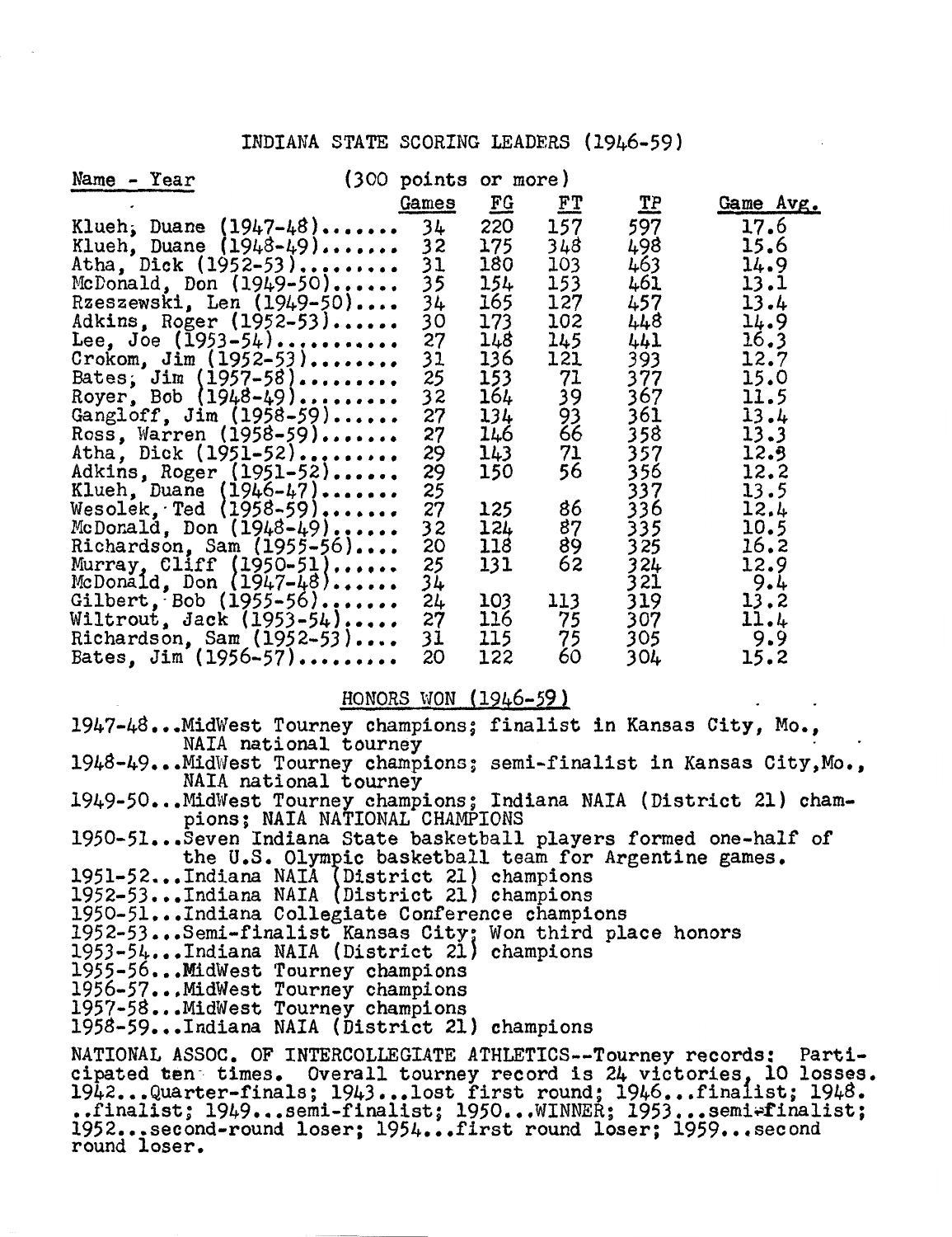## INDIANA STATE SEASON RECORDS (1923 through 1955-56)

|                                                                                                                                                                                                                                                                                                                                                                                                                            |                   |                                                                                                                                                                                                                                                                                                                                                                                                                                                                                                                                                                                                                                                      |                                                        |                                                                                                                                                                                                                                                                                        | INDIANA STATE SEASON RECORDS (1923 through 1955-56)                                                                         |                                                                                                                                                                                                                                                                                      |
|----------------------------------------------------------------------------------------------------------------------------------------------------------------------------------------------------------------------------------------------------------------------------------------------------------------------------------------------------------------------------------------------------------------------------|-------------------|------------------------------------------------------------------------------------------------------------------------------------------------------------------------------------------------------------------------------------------------------------------------------------------------------------------------------------------------------------------------------------------------------------------------------------------------------------------------------------------------------------------------------------------------------------------------------------------------------------------------------------------------------|--------------------------------------------------------|----------------------------------------------------------------------------------------------------------------------------------------------------------------------------------------------------------------------------------------------------------------------------------------|-----------------------------------------------------------------------------------------------------------------------------|--------------------------------------------------------------------------------------------------------------------------------------------------------------------------------------------------------------------------------------------------------------------------------------|
| Season                                                                                                                                                                                                                                                                                                                                                                                                                     |                   | Coach                                                                                                                                                                                                                                                                                                                                                                                                                                                                                                                                                                                                                                                |                                                        | Won                                                                                                                                                                                                                                                                                    | <u>Lost</u>                                                                                                                 | Pct.                                                                                                                                                                                                                                                                                 |
| $1923 - 24$<br>$1924 - 25$<br>1925-26<br>1926-27<br>$1927 - 28$<br>1928-29<br>1929-30<br>1930-31<br>1931-32<br>$1932 - 33$<br>1933-34<br>1934-35<br>1935-36<br>1936-37<br>1937-38<br>1938-39<br>1939-40<br>1940-41<br>$1941 - 42$<br>$1942 - 43$<br>$1943 - 44$<br>1944-45<br>$1945 - 46$<br>$1946 - 47$<br>$1947 - 48$<br>1948-49<br>1949-50<br>1950-51<br>1951-52<br>1952-53<br>1953-54<br>1954-55<br>1955-56<br>1956-57 | John L.<br>Totals | Arthur L. Strum<br>David A. Glascock<br>David A. Glascock<br>David A. Glascock<br>Walter E. Marks<br>Walter E. Marks<br>Walter E. Marks<br>Walter E. Marks<br>J. Roy Goodland<br>David A. Glascock<br>Walter E. Marks<br>Walter E. Marks<br>Walter E. Marks<br>Walter E. Marks<br>Walter E. Marks<br>Glenn M. Curtis<br>Glenn M. Curtis<br>Glenn M. Curtis<br>Glenn M. Curtis<br>Glenn M. Curtis<br>Glenn M. Curtis<br>Glenn M. Curtis<br>Glenn M. Curtis<br>John R. Wooden<br>John R. Wooden<br>John L. Longfellow<br>John L. Longfellow<br>John L. Longfellow<br>John L. Longfellow<br>Paul Stemm<br>Paul Wolf<br>Duane E. Klueh<br>Duane E. Klueh | John L. Longfellow<br>Longfellow<br>John L. Longfellow | 15<br>11<br>$9$<br>$3$<br>$12$<br>$\frac{15}{16}$<br>$\overline{7}$<br>10<br>10<br>$\boldsymbol{8}$<br>$\frac{13}{11}$<br>$\begin{bmatrix} 7 \\ 1 \\ 10 \end{bmatrix}$<br>$\frac{15}{11}$<br>17<br>$\frac{13}{17}$<br>18<br>21<br>18<br>27<br>24<br>27<br>15<br>19<br>23<br>1222598811 | 8<br>$49$<br>$13$<br>542856943679384<br>4<br>4678788<br>10<br>10<br>8<br>15<br>5<br>19<br>19<br>15<br>15 <sub>1</sub><br>16 | .650<br>.733<br>.500<br>.125<br>.789<br>.888<br>.888<br>.466<br>.666<br>.625<br>.470<br>.764<br>.785<br>.538<br>.055<br>.526<br>.833<br>.578<br>.809<br>.764<br>.809<br>.750<br>.750<br>.692<br>$.794$<br>$.750$<br>$.771$<br>,600<br>.655<br>.741<br>$-444$<br>.375<br>.333<br>.480 |
| 1957-58<br>1958-59                                                                                                                                                                                                                                                                                                                                                                                                         |                   | Duane E. Klueh<br>Duane E. Klueh                                                                                                                                                                                                                                                                                                                                                                                                                                                                                                                                                                                                                     |                                                        | 18                                                                                                                                                                                                                                                                                     | 14<br><u>9.</u>                                                                                                             | $-440$<br><u>.667</u>                                                                                                                                                                                                                                                                |
|                                                                                                                                                                                                                                                                                                                                                                                                                            |                   | TOTALS                                                                                                                                                                                                                                                                                                                                                                                                                                                                                                                                                                                                                                               |                                                        | 493                                                                                                                                                                                                                                                                                    | 288                                                                                                                         | .584                                                                                                                                                                                                                                                                                 |